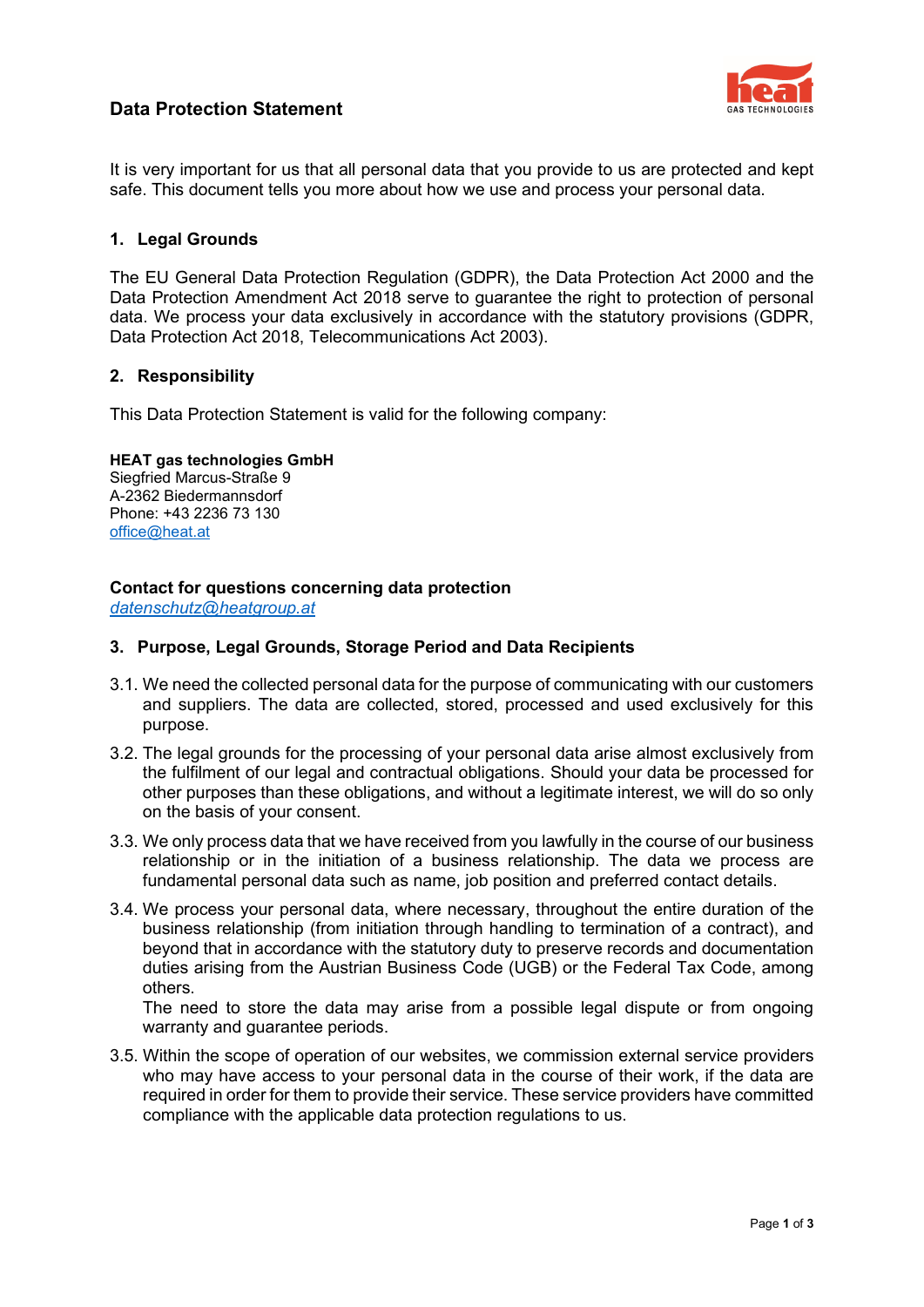## **Data Protection Statement**



## **4. Website**

We will collect the following information when you visit our website: The data and time when you visit a page on our website, your IP address, name and version of your web browser, the website (URL) that you visited before visiting this website, and certain cookies

## 4.1. Cookies

So-called cookies are used on this website. A cookie is a small file that can be saved to your computer when you visit a website. Basically, cookies are used to offer users additional functions on a website. They can be used, for instance, to allow you to navigate the website more easily, or to allow you to return to a website on the same page that you left it on, and/or to save your preferences and settings when you visit the website again. Cookies cannot access, read or modify any other files on your computer.

Most of the cookies on this website are so-called session cookies. They are deleted automatically when you leave our website again. Permanent cookies, on the other hand, remain on your computer until you delete them manually in your browser. We use such permanent cookies to recognise you when you visit our website the next time.

If you want to control the cookies on your computer, you can choose your browser settings so that you are notified when a website wants to save cookies. You can also block cookies, or delete them once they have been saved to your computer. If you want to know more about how to do this, please use the "Help" function in your browser.

Please note that blocking or deleting cookies can impair your online experience, and could prevent you from making full use of the website.

## 4.2. Contact form

Your information, including personal data, from our contact form is transmitted to us via our own mail server for processing of your enquiry and then processed in accordance with your inquiry. The data entered in the contact form are not stored in any other system or forwarded to third parties. We cannot process your inquiries without these data.

## **5. Consent and Right to Withdrawal of Consent**

- 5.1. If your consent is required for the processing of your data, we will only process the data after you have given your explicit consent.
- 5.2. We do not process any data of minors, and we are not authorised to do so.
- 5.3. You may withdraw your consent at any time by writing to the following e-mail address: *[datenschutz@heatgroup.at](mailto:datenschutz@heatgroup.at)* . In this case, your stored personal data will be erased if possible or anonymised, and subsequently used only for statistical purposes without any personal reference. The lawfulness of processing done on the grounds of your consent prior to your withdrawal shall not be prejudiced by the withdrawal of consent.

### **6. Data Security**

The HEAT gas technologies GmbH uses technical and organisational security measures to protect the saved personal data from accidental or deliberate manipulation, loss or destruction, and from access by unauthorised persons. Our security measures are continuously improved in accordance with technical progress.